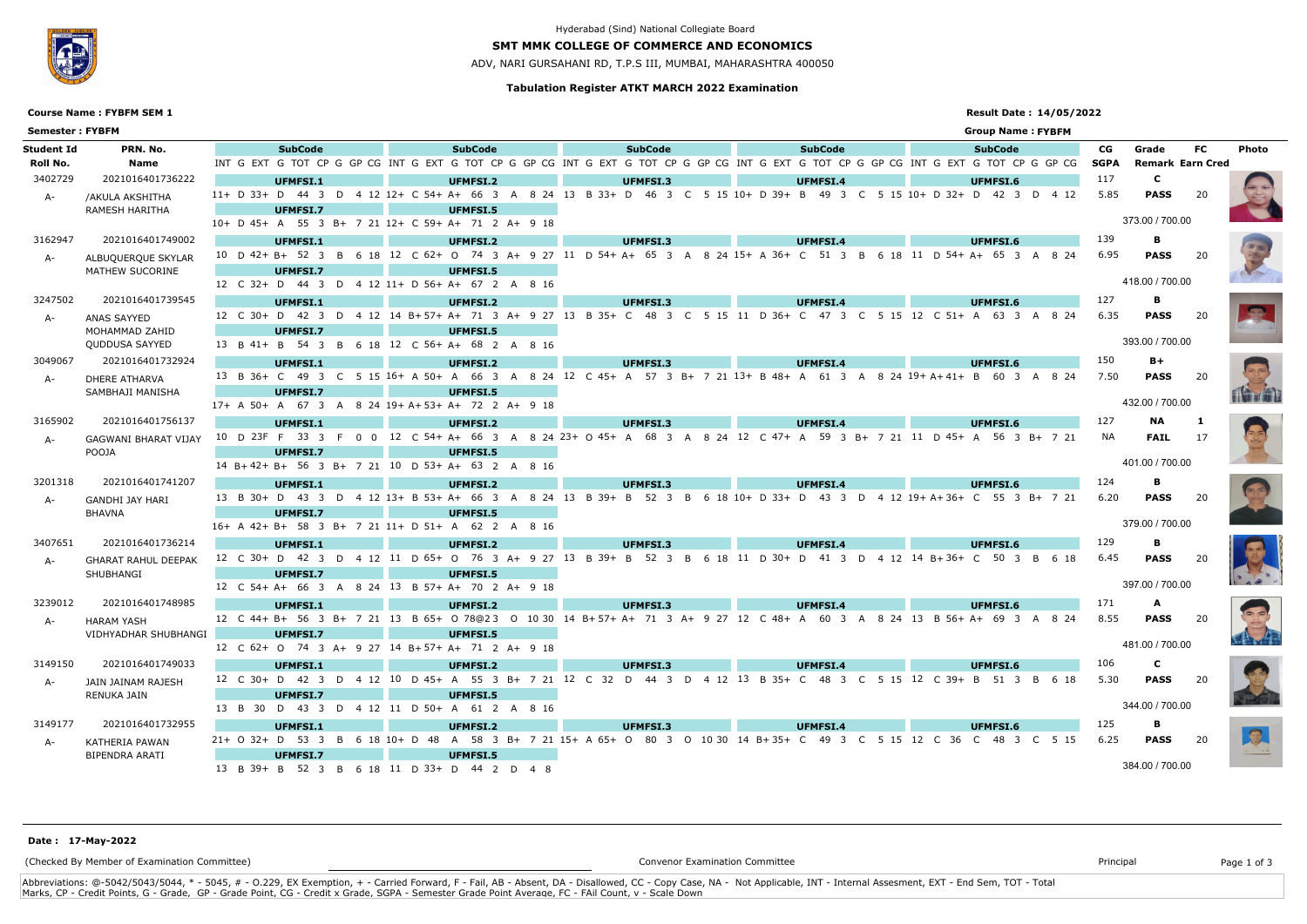## **Tabulation Register ATKT MARCH 2022 Examination**

## **SMT MMK COLLEGE OF COMMERCE AND ECONOMICS**

ADV, NARI GURSAHANI RD, T.P.S III, MUMBAI, MAHARASHTRA 400050

### **Result Date : 14/05/2022**

## **Course Name : FYBFM SEM 1**



## Hyderabad (Sind) National Collegiate Board

| <b>Semester: FYBFM</b> |                                                                                                                                                   |                    |  |                 |  |                 |                                                        |                 |  |  |                                                                                               |  |                 |  |  |                                                                                    |                 |        |  |                                                                                                                                     | <b>Group Name: FYBFM</b> |             |                         |           |              |  |  |  |  |  |
|------------------------|---------------------------------------------------------------------------------------------------------------------------------------------------|--------------------|--|-----------------|--|-----------------|--------------------------------------------------------|-----------------|--|--|-----------------------------------------------------------------------------------------------|--|-----------------|--|--|------------------------------------------------------------------------------------|-----------------|--------|--|-------------------------------------------------------------------------------------------------------------------------------------|--------------------------|-------------|-------------------------|-----------|--------------|--|--|--|--|--|
| Student Id             | PRN. No.                                                                                                                                          |                    |  | <b>SubCode</b>  |  |                 |                                                        | <b>SubCode</b>  |  |  |                                                                                               |  | <b>SubCode</b>  |  |  |                                                                                    | <b>SubCode</b>  |        |  |                                                                                                                                     | <b>SubCode</b>           | CG.         | Grade                   | <b>FC</b> | <b>Photo</b> |  |  |  |  |  |
| Roll No.               | Name                                                                                                                                              |                    |  |                 |  |                 |                                                        |                 |  |  |                                                                                               |  |                 |  |  |                                                                                    |                 |        |  | INT GEXT GITOT CP GGP CGINT GEXT GITOT CP GGP CGINT GEXT GITOT CP GGP CGINT GEXT GITOT CP GGP CGINT GEXT GITOT CP GGP CG            |                          | <b>SGPA</b> | <b>Remark Earn Cred</b> |           |              |  |  |  |  |  |
| 3189276                | 2021016401736686                                                                                                                                  |                    |  | UFMFSI.1        |  |                 |                                                        | UFMFSI.2        |  |  |                                                                                               |  | UFMFSI.3        |  |  |                                                                                    | UFMFSI.4        |        |  |                                                                                                                                     | UFMFSI.6                 | 136         | В                       |           |              |  |  |  |  |  |
| A-                     | KHAN SHUJA AHMED                                                                                                                                  | 11 D $38 + B$ 49   |  | $\overline{3}$  |  |                 |                                                        |                 |  |  |                                                                                               |  |                 |  |  | C 5 15 13 B 57+ A+ 70 3 A+ 9 27 12 C 36+ C 48 3 C 5 15 14 B+45+ A                  |                 |        |  | 59 3 B + 7 21 12 C 41 + B 53 3 B 6 18                                                                                               |                          | 6.80        | <b>PASS</b>             | -20       |              |  |  |  |  |  |
|                        | <b>WAJEDA FARHAT</b>                                                                                                                              | UFMFSI.7           |  |                 |  |                 | UFMFSI.5                                               |                 |  |  |                                                                                               |  |                 |  |  |                                                                                    |                 |        |  |                                                                                                                                     |                          |             |                         |           |              |  |  |  |  |  |
|                        |                                                                                                                                                   |                    |  |                 |  |                 | 13 B 47+ A 60 3 A 8 24 13 B 56+ A+ 69 2 A 8 16         |                 |  |  |                                                                                               |  |                 |  |  |                                                                                    |                 |        |  |                                                                                                                                     |                          |             | 408.00 / 700.00         |           |              |  |  |  |  |  |
| 3414171                | 2021016401759132                                                                                                                                  |                    |  | UFMFSI.1        |  |                 |                                                        | UFMFSI.2        |  |  |                                                                                               |  | <b>UFMFSI.3</b> |  |  |                                                                                    | <b>UFMFSI.4</b> |        |  |                                                                                                                                     | <b>UFMFSI.6</b>          | 121         | В                       |           |              |  |  |  |  |  |
| A-                     | LOKHANDE LATIKESH                                                                                                                                 |                    |  |                 |  |                 |                                                        |                 |  |  |                                                                                               |  |                 |  |  |                                                                                    |                 |        |  | 11 D 45 A 56 3 B + 7 21 12 C 57 + A + 69 3 A 8 24 10 D 32 + D 42 3 D 4 12 11 D 32 + D 43 3 D 4 12 12 C 36 + C 48 3 C 5 15           |                          | 6.05        | <b>PASS</b>             | -20       |              |  |  |  |  |  |
|                        | SANJAY RESHMA                                                                                                                                     |                    |  | UFMFSI.7        |  |                 |                                                        | UFMFSI.5        |  |  |                                                                                               |  |                 |  |  |                                                                                    |                 |        |  |                                                                                                                                     |                          |             |                         |           |              |  |  |  |  |  |
|                        |                                                                                                                                                   |                    |  |                 |  |                 | 11 D 48+ A 59 3 B+ 7 21 10 D 51+ A 61 2 A 8 16         |                 |  |  |                                                                                               |  |                 |  |  |                                                                                    |                 |        |  |                                                                                                                                     |                          |             | 378.00 / 700.00         |           |              |  |  |  |  |  |
| 3296348                | 2021016401736206                                                                                                                                  |                    |  | UFMFSI.1        |  |                 |                                                        | UFMFSI.2        |  |  |                                                                                               |  | UFMFSI.3        |  |  |                                                                                    | <b>UFMFSI.4</b> |        |  |                                                                                                                                     | UFMFSI.6                 | 123         | <b>NA</b>               | -1        |              |  |  |  |  |  |
| A-                     | /MORE NIVEDITA SUNIL                                                                                                                              | 22+ 0 21F F 43 3 F |  |                 |  |                 |                                                        |                 |  |  |                                                                                               |  |                 |  |  |                                                                                    |                 |        |  | 0 0 22+ O 42+ B+ 64 3 A 8 24 25+ O 30+ D 55 3 B+ 7 21 21+ O 42+ B+ 63 3 A 8 24 19+ A+ 33+ D 52 3 B 6 18                             |                          | <b>NA</b>   | <b>FAIL</b>             | 17        |              |  |  |  |  |  |
|                        | RADHA MORE                                                                                                                                        |                    |  | UFMFSI.7        |  | <b>UFMFSI.5</b> |                                                        |                 |  |  |                                                                                               |  |                 |  |  |                                                                                    |                 |        |  |                                                                                                                                     |                          |             |                         |           |              |  |  |  |  |  |
|                        |                                                                                                                                                   |                    |  |                 |  |                 | 21+ O 30 D 51 3 B 6 18 18 + A + 54 + A + 72 2 A + 9 18 |                 |  |  |                                                                                               |  |                 |  |  |                                                                                    |                 |        |  |                                                                                                                                     |                          |             | 400.00 / 700.00         |           |              |  |  |  |  |  |
| 3421172                | 2021016401739576                                                                                                                                  |                    |  | UFMFSI.1        |  |                 |                                                        | <b>UFMFSI.2</b> |  |  |                                                                                               |  | UFMFSI.3        |  |  |                                                                                    | UFMFSI.4        |        |  |                                                                                                                                     | UFMFSI.6                 | 200         | $\mathbf{o}$            |           |              |  |  |  |  |  |
| A-                     | OURESHI AMAAN AKHTAR 15+ A 63 0 78@23 0 10 30 20+ 0 66+ 0 86 3 0 10 30 23+ 0 65+ 0 88 3 0 10 30 20+ 0 63+ 0 83 3 0 10 30 17+ A 65+ 0 82 3 0 10 30 |                    |  |                 |  |                 |                                                        |                 |  |  |                                                                                               |  |                 |  |  |                                                                                    |                 |        |  |                                                                                                                                     |                          | 10.00       | <b>PASS</b>             | -20       |              |  |  |  |  |  |
|                        | ABIDA                                                                                                                                             |                    |  | UFMFSI.7        |  |                 |                                                        | UFMFSI.5        |  |  |                                                                                               |  |                 |  |  |                                                                                    |                 |        |  |                                                                                                                                     |                          |             | 585.00 / 700.00         |           |              |  |  |  |  |  |
|                        |                                                                                                                                                   |                    |  |                 |  |                 | 23+ 0 62+ 0 85 3 0 10 30 19+ A+ 62+ 0 81 2 0 10 20     |                 |  |  |                                                                                               |  |                 |  |  |                                                                                    |                 |        |  |                                                                                                                                     |                          |             |                         |           |              |  |  |  |  |  |
| 3402803                | 2021016401734792                                                                                                                                  |                    |  | UFMFSI.1        |  |                 |                                                        | UFMFSI.2        |  |  |                                                                                               |  | UFMFSI.3        |  |  |                                                                                    | <b>UFMFSI.4</b> |        |  |                                                                                                                                     | UFMFSI.6                 | 112         | $\mathbf{C}$            |           |              |  |  |  |  |  |
| $A-$                   | RAVARIA KRISHNA                                                                                                                                   |                    |  |                 |  |                 |                                                        |                 |  |  |                                                                                               |  |                 |  |  |                                                                                    |                 |        |  | 14 B+30+ D 44 3 D 4 12 11+ D 56+ A+ 67 3 A 8 24 11 D 41+ B 52 3 B 6 18 10 D 30+ D 40 3 D 4 12 12 C 30+ D 42 3 D 4 12                |                          | 5.60        | <b>PASS</b>             | - 20      |              |  |  |  |  |  |
|                        | RAMESH RAJEE                                                                                                                                      |                    |  | UFMFSI.7        |  |                 |                                                        | UFMFSI.5        |  |  |                                                                                               |  |                 |  |  |                                                                                    |                 |        |  |                                                                                                                                     |                          |             | 365.00 / 700.00         |           |              |  |  |  |  |  |
|                        |                                                                                                                                                   |                    |  |                 |  |                 | 10+ D 44+ B+ 54 3 B 6 18 16+ A 50+ A 66 2 A 8 16       |                 |  |  |                                                                                               |  |                 |  |  |                                                                                    |                 |        |  |                                                                                                                                     |                          |             |                         |           |              |  |  |  |  |  |
| 3174552                | 2021016401759155                                                                                                                                  |                    |  | UFMFSI.1        |  |                 |                                                        | <b>UFMFSI.2</b> |  |  |                                                                                               |  | UFMFSI.3        |  |  |                                                                                    | UFMFSI.4        |        |  |                                                                                                                                     | UFMFSI.6                 | 139         | В                       |           |              |  |  |  |  |  |
| $A-$                   | /RAVARIYA DARSHITA                                                                                                                                |                    |  |                 |  |                 |                                                        |                 |  |  |                                                                                               |  |                 |  |  | 13 B 33+ D 46 3 C 5 15 16+ A 48+ A 64 3 A 8 24 25+ O 38+ B 63 3 A 8 24 14+ B+39+ B |                 | 53 3 B |  | 6 18 19 + A + 41 + B 60 3 A 8 24                                                                                                    |                          | 6.95        | <b>PASS</b>             | -20       |              |  |  |  |  |  |
|                        | SAMJI GOMI                                                                                                                                        |                    |  | <b>UFMFSI.7</b> |  |                 | 16+ A 38+ B 54 3 B 6 18 13+ B 54+ A+ 67 2 A 8 16       | UFMFSI.5        |  |  |                                                                                               |  |                 |  |  |                                                                                    |                 |        |  |                                                                                                                                     |                          |             | 407.00 / 700.00         |           |              |  |  |  |  |  |
|                        | 2021016401759101                                                                                                                                  |                    |  |                 |  |                 |                                                        |                 |  |  |                                                                                               |  |                 |  |  |                                                                                    |                 |        |  |                                                                                                                                     |                          | 148         |                         |           |              |  |  |  |  |  |
| 3109497                |                                                                                                                                                   |                    |  | UFMFSI.1        |  |                 |                                                        | UFMFSI.2        |  |  |                                                                                               |  | <b>UFMFSI.3</b> |  |  |                                                                                    | <b>UFMFSI.4</b> |        |  | 6 18 18 + A + 44 + B + 62 3 A 8 24                                                                                                  | <b>UFMFSI.6</b>          | 7.40        | B+                      |           |              |  |  |  |  |  |
| A-                     | <b>REDKAR KUNAL</b>                                                                                                                               |                    |  | <b>UFMFSI.7</b> |  |                 |                                                        | UFMFSI.5        |  |  | 17+ A 39+ B 56 3 B+ 7 21 16+ A 53+ A+ 69 3 A 8 24 23+ O 50+ A 73 3 A+ 9 27 11+ D 39+ B 50 3 B |  |                 |  |  |                                                                                    |                 |        |  |                                                                                                                                     |                          |             | <b>PASS</b>             | -20       |              |  |  |  |  |  |
|                        | SATYAWAN SWATI                                                                                                                                    |                    |  |                 |  |                 | 13 B 39+ B 52 3 B 6 18 18 + A + 45 + A 63 2 A 8 16     |                 |  |  |                                                                                               |  |                 |  |  |                                                                                    |                 |        |  |                                                                                                                                     |                          |             | 425.00 / 700.00         |           |              |  |  |  |  |  |
| 3493606                | 2021016401731101                                                                                                                                  |                    |  |                 |  |                 |                                                        |                 |  |  |                                                                                               |  |                 |  |  |                                                                                    |                 |        |  |                                                                                                                                     |                          | 146         | $B+$                    |           |              |  |  |  |  |  |
|                        |                                                                                                                                                   |                    |  | UFMFSI.1        |  |                 |                                                        | UFMFSI.2        |  |  |                                                                                               |  | <b>UFMFSI.3</b> |  |  |                                                                                    | <b>UFMFSI.4</b> |        |  | 15 A 38+ B 53 3 B 6 18 20+ O 50+ A 70 3 A+ 9 27 15 A 75+ O 90 3 O 10 30 12 C 38+ B 50 3 B 6 18 18+A+ 42 B+ 60 3 A 8 24 7.30 PASS 20 | UFMFSI.6                 |             |                         |           |              |  |  |  |  |  |
| A-                     | SHAIKH ABU SUFIYAN<br>SABIR A M AFSANA                                                                                                            |                    |  | UFMFSI.7        |  |                 |                                                        | UFMFSI.5        |  |  |                                                                                               |  |                 |  |  |                                                                                    |                 |        |  |                                                                                                                                     |                          |             |                         |           |              |  |  |  |  |  |
|                        | BEGUM                                                                                                                                             |                    |  |                 |  |                 | 10+ D 39+ B 49 3 C 5 15 14 B+44+ B+ 58 2 B+ 7 14       |                 |  |  |                                                                                               |  |                 |  |  |                                                                                    |                 |        |  |                                                                                                                                     |                          |             | 430.00 / 700.00         |           |              |  |  |  |  |  |
| 3454602                | 2021016401737604                                                                                                                                  |                    |  | UFMFSI.1        |  |                 |                                                        | UFMFSI.2        |  |  |                                                                                               |  | UFMFSI.3        |  |  |                                                                                    | <b>UFMFSI.4</b> |        |  |                                                                                                                                     | UFMFSI.6                 | 151         | $B+$                    |           |              |  |  |  |  |  |
|                        | SHARMA MUDIT NAVIN                                                                                                                                |                    |  |                 |  |                 |                                                        |                 |  |  |                                                                                               |  |                 |  |  |                                                                                    |                 |        |  | 13+ B 30+ D 43 3 D 4 12 13 B 62+ O 75 3 A+ 9 27 15+ A 45+ A 60 3 A 8 24 10+ D 51+ A 61 3 A 8 24 19+ A+ 48+ A 67 3 A 8 24            |                          | 7.55        | <b>PASS</b>             | -20       |              |  |  |  |  |  |
| A-                     | SURAKSHA                                                                                                                                          |                    |  | UFMFSI.7        |  |                 |                                                        | UFMFSI.5        |  |  |                                                                                               |  |                 |  |  |                                                                                    |                 |        |  |                                                                                                                                     |                          |             |                         |           |              |  |  |  |  |  |
|                        |                                                                                                                                                   |                    |  |                 |  |                 | 12+ C 56+ A+ 68 3 A 8 24 11+ D 57+ A+ 68 2 A 8 16      |                 |  |  |                                                                                               |  |                 |  |  |                                                                                    |                 |        |  |                                                                                                                                     |                          |             | 442.00 / 700.00         |           |              |  |  |  |  |  |
| 3139002                | 2021016401753955                                                                                                                                  |                    |  | UFMFSI.1        |  |                 |                                                        | UFMFSI.2        |  |  |                                                                                               |  | UFMFSI.3        |  |  |                                                                                    | UFMFSI.4        |        |  |                                                                                                                                     | UFMFSI.6                 | 156         | $B+$                    |           |              |  |  |  |  |  |
| A-                     | SHAW SIDDH VIJAY                                                                                                                                  |                    |  |                 |  |                 |                                                        |                 |  |  |                                                                                               |  |                 |  |  |                                                                                    |                 |        |  | 14 B+32+ D 46 3 C 5 15 11+ D 47+ A 58 3 B+ 7 21 18+ A+63+ O 81 3 O 10 30 11+ D 48+ A 59 3 B+ 7 21 19+ A+53+ A+ 72 3 A+ 9 27         |                          | 7.80        | <b>PASS</b>             | -20       |              |  |  |  |  |  |
|                        | SUMAN                                                                                                                                             |                    |  | UFMFSI.7        |  |                 |                                                        | UFMFSI.5        |  |  |                                                                                               |  |                 |  |  |                                                                                    |                 |        |  |                                                                                                                                     |                          |             |                         |           |              |  |  |  |  |  |
|                        |                                                                                                                                                   |                    |  |                 |  |                 | 13+ B 47+ A 60 3 A 8 24 16+ A 56+ A+ 72 2 A+ 9 18      |                 |  |  |                                                                                               |  |                 |  |  |                                                                                    |                 |        |  |                                                                                                                                     |                          |             | 448.00 / 700.00         |           |              |  |  |  |  |  |

Abbreviations: @-5042/5043/5044, \* - 5045, # - O.229, EX Exemption, + - Carried Forward, F - Fail, AB - Absent, DA - Disallowed, CC - Copy Case, NA - Not Applicable, INT - Internal Assesment, EXT - End Sem, TOT - Total Marks, CP - Credit Points, G - Grade, GP - Grade Point, CG - Credit x Grade, SGPA - Semester Grade Point Average, FC - FAil Count, v - Scale Down

(Checked By Member of Examination Committee) Convenor Examination Committee Principal Page 2 of 3

### **Date : 17-May-2022**